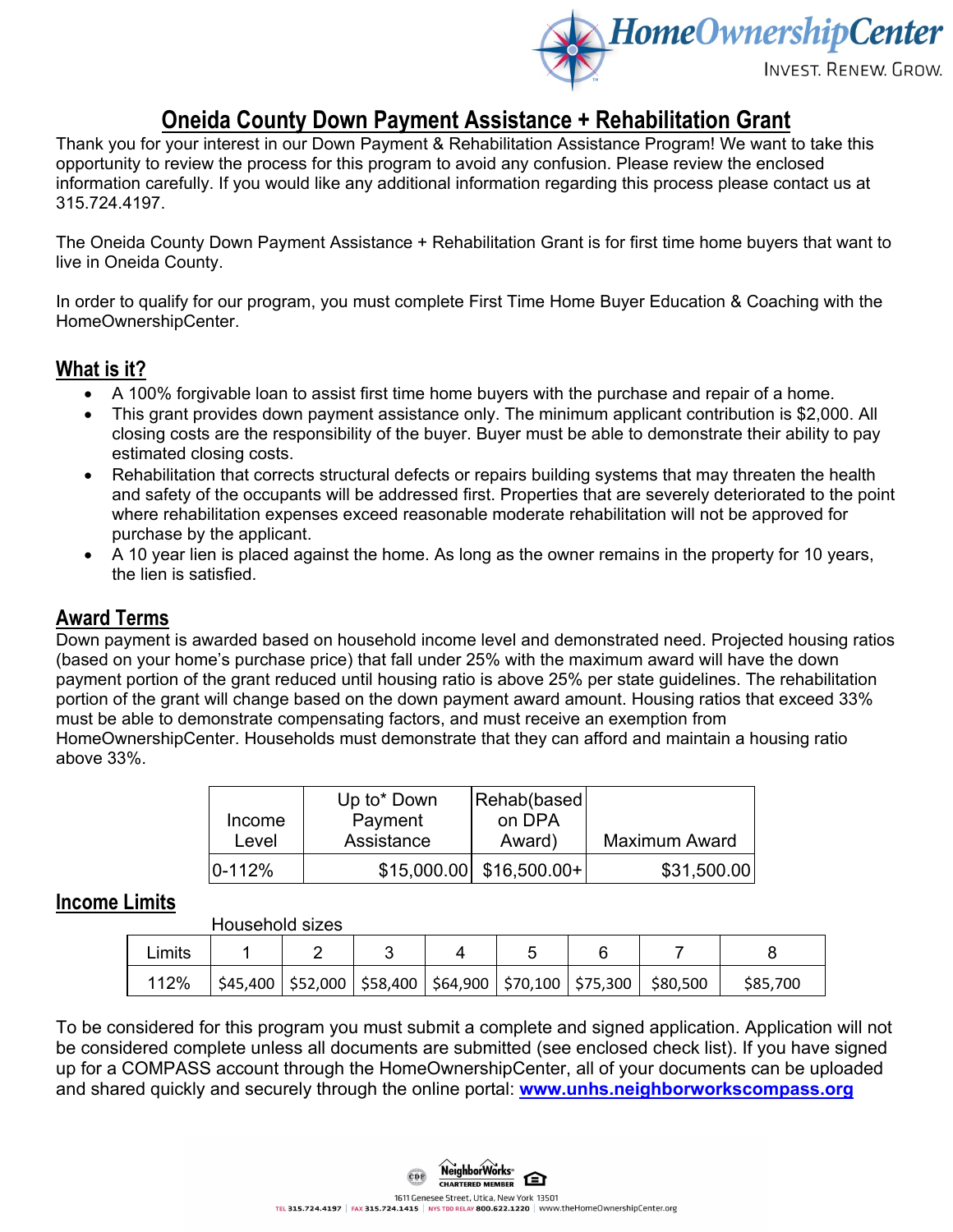**INVEST, RENEW. GROW.** 

**HomeOwnershipCenter** 

# **Fact Sheet**

# Applicant Eligibility Requirements:

- Complete First Time Home Buyer Education and coaching through the HomeOwnershipCenter.
- Gross income must be at or below 112% of HUD low income limits adjusted for Oneida County (see chart below).
	- o Annual income is projected based on current financial circumstance at time of application.
- Combined household assets must be limited to no more than 25% of the unsubsidized sale price of the rehabilitated home.
	- $\circ$  Buyers must provide a certification disclosing the household's total assets. Household assets include any down payment deposit, monies in savings or checking accounts, certificates of deposit, stocks and bonds, and the value of any real property, less outstanding debt.
- Proposed housing ratios must fall between 25%-33%. Any housing ratio outside that range must have justification and be granted a waiver by HOC. Waivers can only be granted if:
	- $\circ$  There is an appraisal gap<br> $\circ$  The buver cannot meet the
	- The buyer cannot meet the down payment requirement of their selected mortgage product.
- Be a first time home buyer according to HUD guidelines.
- Be mortgage ready & qualify for a mortgage with a fair interest rate and terms with an affordable payment.
- Contribute a minimum of \$2,000 of your own funds toward the purchase of the home.
	- $\circ$  This program provides a down payment grant with the intention of reducing how much you need to borrow, and keeping your monthly payment affordable.
	- $\circ$  Closing costs are the responsibility of the buyer. Buyer must be able to demonstrate their ability to pay estimated closing costs.

#### Property Requirements:

- Existing single family homes situated within the target areas of Oneida County.
- The first mortgage must originate with a bank, mortgage company or credit union.
- Property to be purchased must meet (or be able to meet after rehab) Housing Quality Standards
- Ineligible Properties
	- o Single wide manufactured homes are not eligible for purchase
	- o Homes in Manufactured Home Parks
	- o Homes on rented land
	- o Homes in severe disrepair
	- o Homes that do not qualify for mortgages
	- o Tax auction properties
	- o Mixed use properties
	- o Commercially zoned properties
	- o Farms or homes on farmland
	- o Homes within 100 year floodplain (zone A)

#### Program Will Not

- Provide grants on cash only homes, fixer uppers, construction conversion mortgages or any new build projects.
- Provide Closing Cost Assistance.